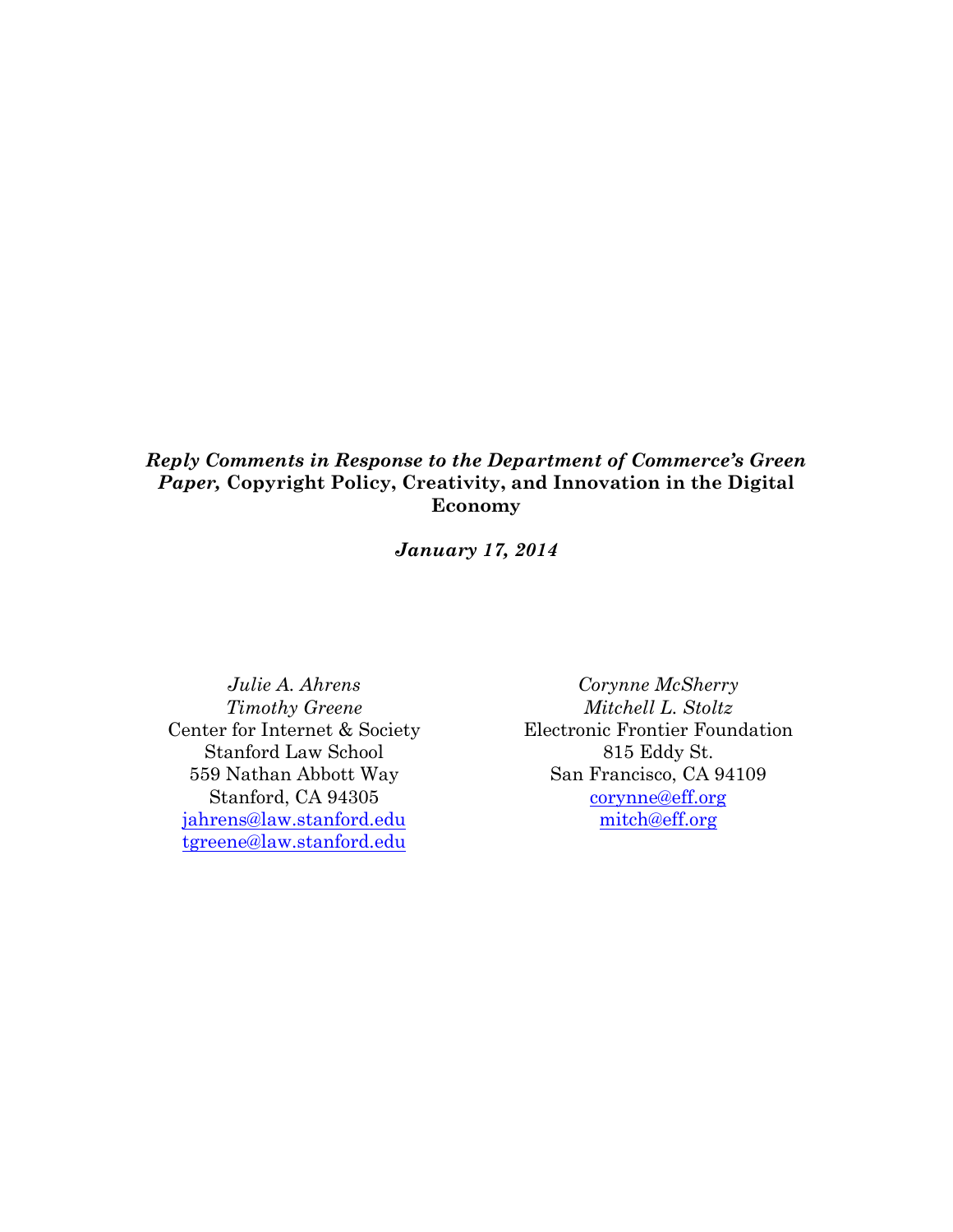### *Introduction*

We commend the Task Force for its commitment to exploring ways to improve copyright law fearlessly and with a focus on evidence. These reply comments address two points. First, we respond to positions taken by other commenters about much-needed changes to copyright's statutory damages regime and reiterate the importance of data-driven policymaking. Second, in response to discussions at the December 12, 2013 conference about how to improve the notice-and-takedown regime, we attach the Fair Use Principles for User Generated Video Content endorsed by many of the participants in the discussion.

## **I. Statutory Damages Must Be Made Predictable and Proportional Using An Evidence-Based Approach.**

As numerous commenters have reported, copyright's statutory damages regime has serious problems. Statutory awards for similar infringing conduct vary widely from case to case. This uncertainty discourages beneficial risktaking and investment in both art and technology. Lacking any explicit connection to actual harm, or other guidelines for consistent application, damage awards are often excessive beyond any reasonable measure of either compensation or deterrence.

In contrast, a well-crafted damages regime for the 21st century could deter truly harmful infringement while being proportional and predictable – and thus a reliable guide to behavior – for users of creative works. Better damages provisions would also curb the scourge of lawsuit abuse that has terrorized and extorted hundreds of thousands of Internet subscribers over the past four years.

In addition to the undersigned, comments in this proceeding by the Consumer Electronics Association,<sup>1</sup> Public Knowledge,<sup>2</sup> the Internet Association,<sup>3</sup> the Digital Media Association,<sup>4</sup> the Center for Democracy and Technology,<sup>5</sup> and the Information Technology and Innovation Foundation<sup>6</sup> all called for more clarity and predictability for copyright damages. In addition, Professor David Nimmer has recently spoken out about the need for reform of the damages regime, noting that "statutory damages against an individual file-sharer should not ramify to the level of a small nation's gross national product" and

 <sup>1</sup> Comments of the Consumer Electronics Assoc. at 3-4.

<sup>2</sup> Comments of Public Knowledge at 33-34.

<sup>3</sup> Comments of the Internet Assoc. at 1-5.

<sup>4</sup> Comments of the Digital Media Assoc. at 9.

<sup>5</sup> Comments of the Ctr. for Democracy and Tech. at 9.

<sup>6</sup> Comments of the Information Tech. and Innovation Found. at 3.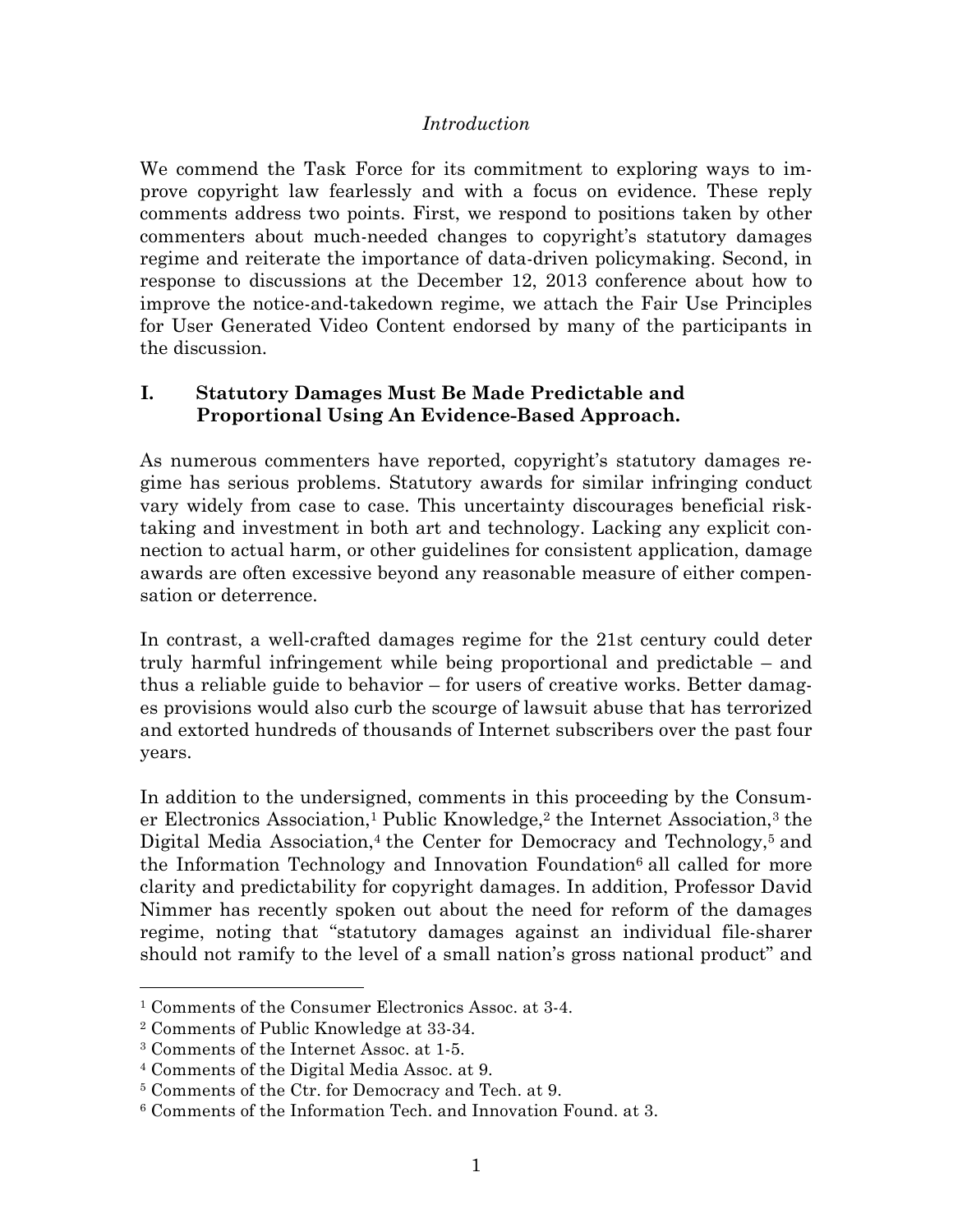that all statutory damages "should bear some relationship to the actual damages suffered."7 Even the Recording Industry Association of America calls for more predictability in its comments to the Task Force, suggesting that courts "provide guidance on additional factors that a jury may take into account in determining statutory damages in any given case."8

## **1. The Presumption That Harm Is Always Difficult To Prove Is No Longer Valid.**

Several commenters have defended the concept of statutory damages as being important for compensating copyright holders, owing to difficulties in proving actual harm. The Motion Picture Association of America believes that copyright holders "face substantial hurdles in quantifying the actual harm from illegal uploading and downloading" of creative works.9 Yet no commenter provides any evidence that damages are difficult or impossible to prove in *every* copyright suit, or even most. They give no reason why damages in copyright cases are categorically harder to prove for copyright claims than for other complex civil claims that do not provide for statutory damages, such as antitrust or RICO. It's more likely, and we believe that good empirical evidence will show, that difficulty of proof varies greatly among copyright cases, and that evidence to guide judges and juries will often be readily available. Requiring proof of damages when available would serve to contain excessive damage awards and assure that like cases are treated alike.

The oft-cited maxim that proof of damages is categorically difficult in copyright cases has its origin in court decisions from the nineteenth and early twentieth century.10 At the time, the tools of modern civil discovery were not yet available, and courts often required a much higher quantum of proof before letting a jury decide an award. Today, civil litigants can use liberal discovery of paper and electronic records and the testimony of accountants and economists to arrive at a measure of actual harm. And courts now hold that a plaintiff's inability to prove damages with precision does not foreclose its ability to recover damages. The concerns that prompted the maxim are antiquated, and the Task Force should re-evaluate them with current data.

 <sup>7</sup> David Nimmer, "Policy Considerations Relating to Copyright Law's

<sup>&#</sup>x27;Making Available' Right" at 12-13, presented at the hearing on "The Scope of Copyright Protection," Committee on the Judiciary, Subcommittee on Courts, Intellectual Property, and the Internet, United States House of Representatives, Jan. 14, 2014, *available at* http://judiciary.house.gov/index.cfm/2014/1/the-scope-of-copyrightprotection.

<sup>8</sup> Comments of the Recording Industry Assoc. of Am. at 11.

<sup>9</sup> Comments of the Motion Picture Assoc. of Am. at 6-7.

<sup>10</sup> *See, e.g., F. W. Woolworth Co. v. Contemporary Arts, Inc.*, 344 U.S. 222, 231-33 (1952); *L.A. Westermann Co. v. Dispatch Printing Co.*, 249 U.S. 100, 106-07 (1914); *Brady v. Daly*, 175 U.S. 148, 154 (1899).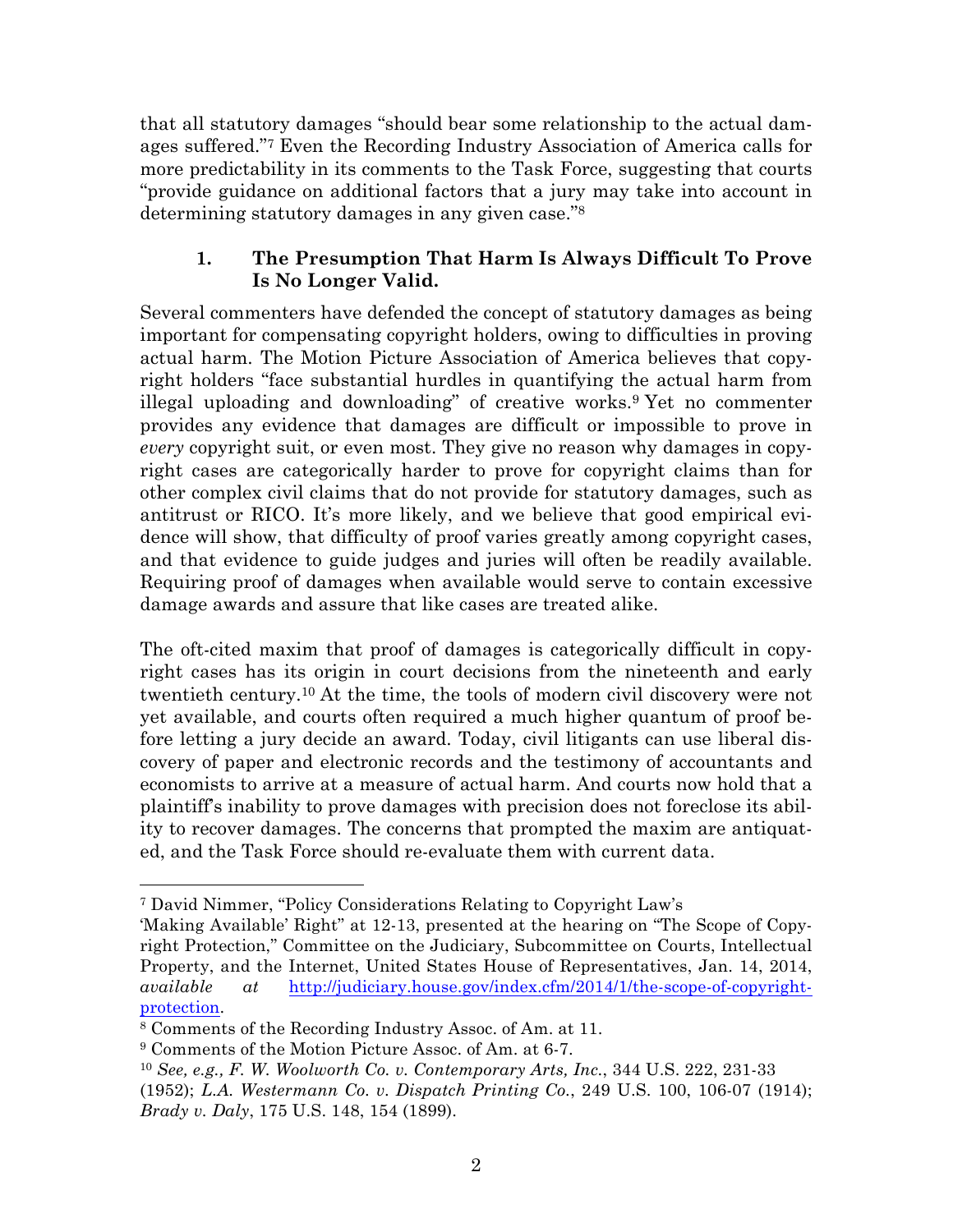We believe reliable research will show that proof of damages (to the degree ordinarily required by courts) will be readily available in most copyright cases, and that such proof is not categorically more difficult in copyright cases. If so, statutory damages should be explicitly tied to actual harm, or a reasonable multiple in cases of willful infringement, perhaps with an exception for cases where proof of damages is truly and demonstrably impossible to obtain.

In short, concerns about adequate compensation do *not* require maintaining a status quo that so many organizations, industries, and experts believe is broken.

# **2. Inconsistency and Unpredictability**

Without guidelines in the statute, or a consistent set of norms arising from caselaw, to guide judges and juries in setting statutory damage amounts, copyright litigation becomes a high-stakes casino game. The unpredictable nature of statutory damages awards is well documented.11 Courts award maximum statutory damages in cases lacking particularly egregious conduct.12 They award different per-work statutory awards for the same type of infringement.13 The \$30,000 maximum for non-willful conduct is sometimes taken to be the minimum award for willful infringement, without a basis in the statute.14 And the reduction in damages for innocent conduct is essentially an illusion, requiring the defendant to satisfy a monumental burden of proof. Professor Pamela Samuelson and Tara Wheatland, researching this history, found only two cases in the four-decade history of the current Copyright Act in which the defendant successfully invoked the discretionary "innocent infringer" reduction in minimum damages.15

The result of this uncertainty and inconsistency, combined with the vast range of damages permitted by the statute, is that minor infringements can and do lead to massive penalties, and windfall recoveries are common. Thus, the MPAA's "confiden[ce] that juries will continue to award statutory damages only in appropriate cases, in appropriate amounts, taking into consideration all salient factors"<sup>16</sup> – a confidence not justified by data – is misplaced.

 <sup>11</sup> *See, e.g.*, Pamela Samuelson & Tara Wheatland, *Statutory Damages in Copyright Law: A Remedy in Need of Reform*, 51 WM. & MARY L. REV. 439, 459 (2009).

<sup>12</sup> *Id.* at 481.

<sup>13</sup> *Id.* at 484.

<sup>14</sup> *Id.* at 484.

<sup>15</sup> *Id.* at 474.

<sup>16</sup> Comments of the Motion Picture Assoc. of Am. at 7.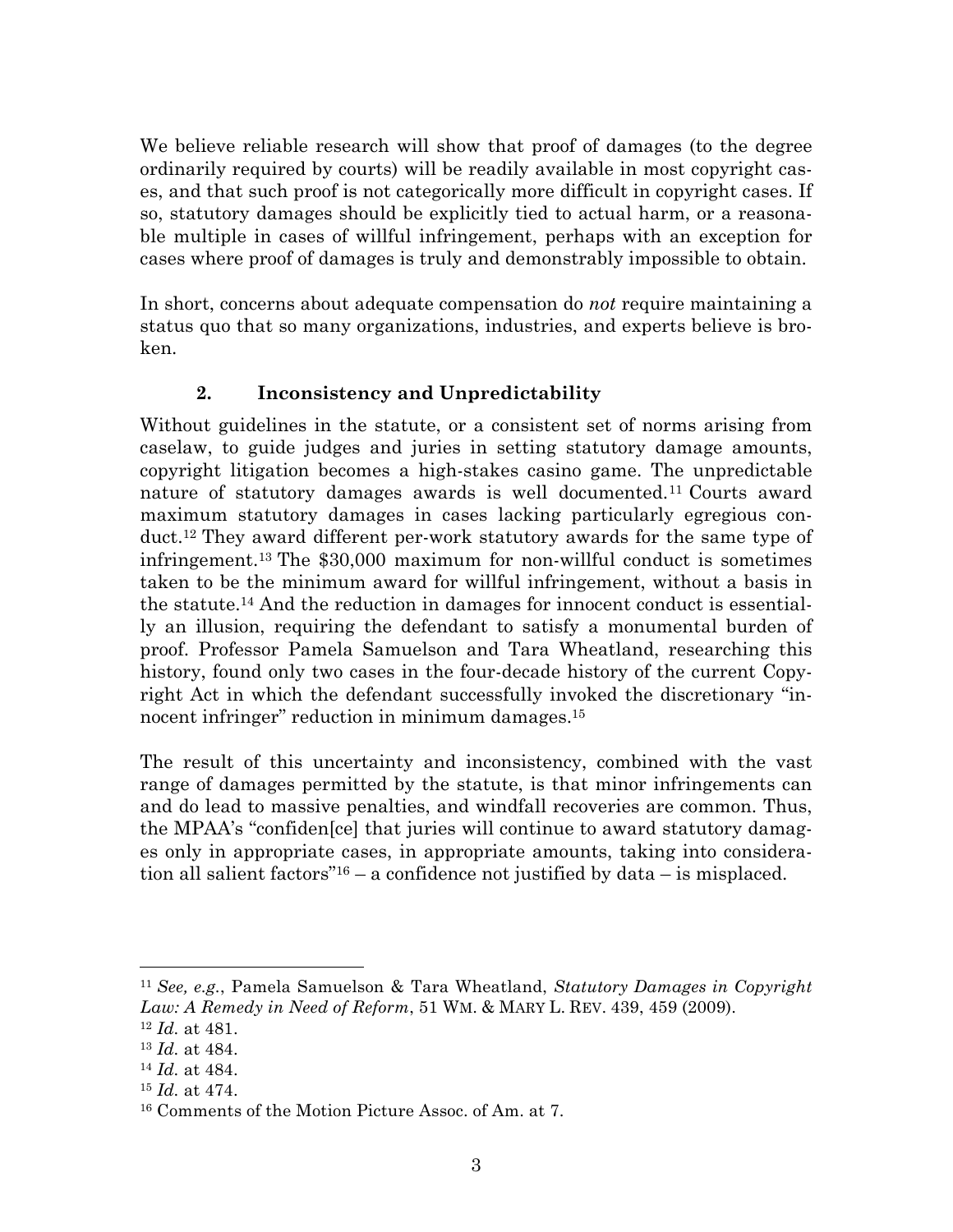Changes to the Copyright Act's damages regime could make awards more predictable and consistent, which would make the Act as a whole a better guide of conduct for copyright holders and users alike.

# **II. Improving Notice and Takedown Using the Fair Use Principles for User Generated Video Content.**

EFF appreciated the opportunity to participate in the December 12, 2013 conference to discuss various issues raised in the Green Paper. At that meeting, as in the Green Paper itself, it was suggested that some of the problems with the notice and takedown system could be addressed through a multistakeholder dialogue. In addition to the recommendations made in its initial submission, EFF recommends that to the extent any such dialogue addresses user-generated content, it be informed by the Fair Use Principles for User Generated Video Content. These principles, attached hereto, were endorsed by EFF; the Center for Social Media, School of Communications, American University; the Program on Information Justice and Intellectual Property, Washington College of Law, American University, Public Knowledge, the Berkman Center for Internet and Society at Harvard Law School and the ACLU of Northern California. They reflect some of the concrete steps that content owners and service providers can and should take to help limit unnecessary collateral damage to important fair uses.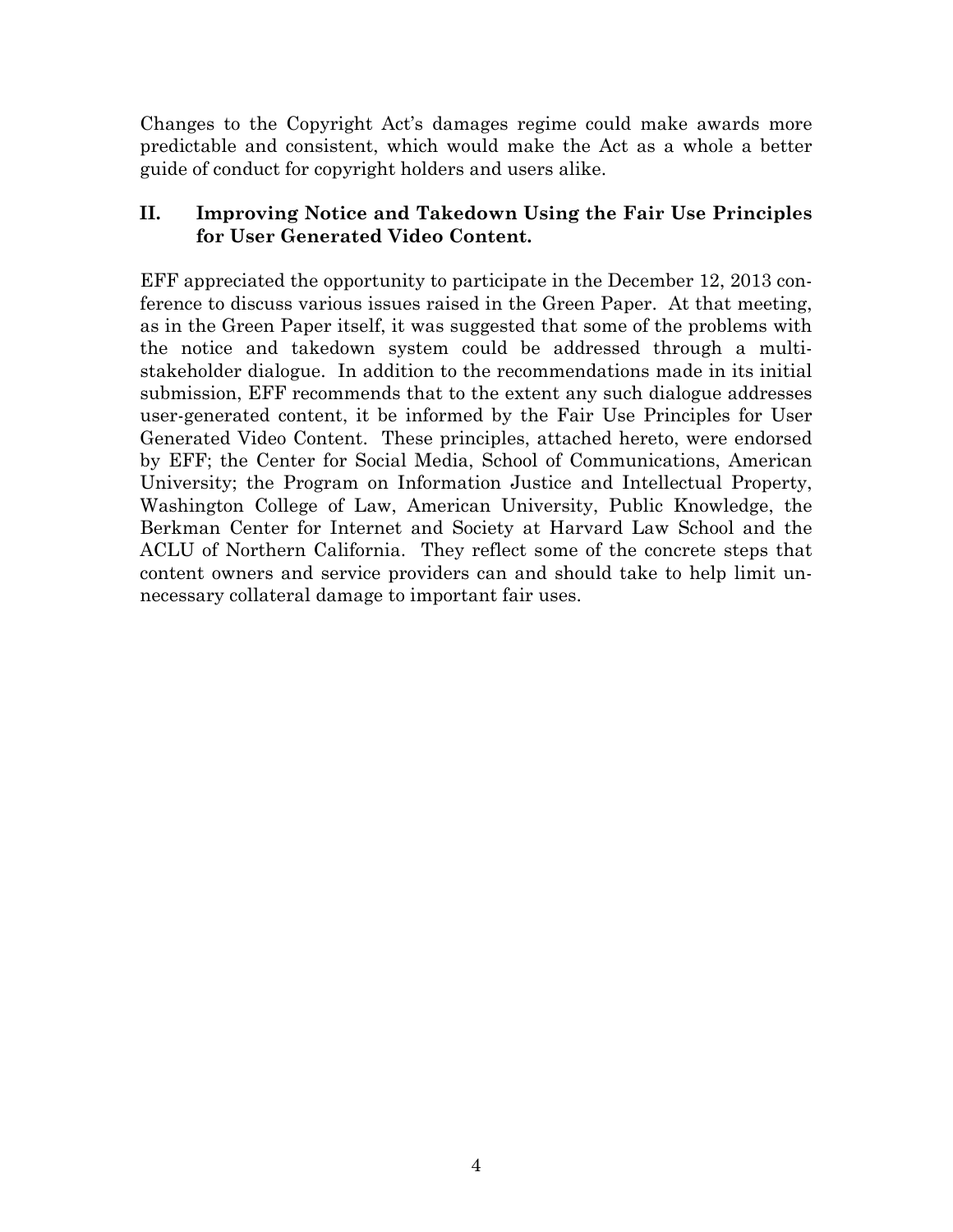# **Attachment: Fair Use Principles for User Generated Video Content**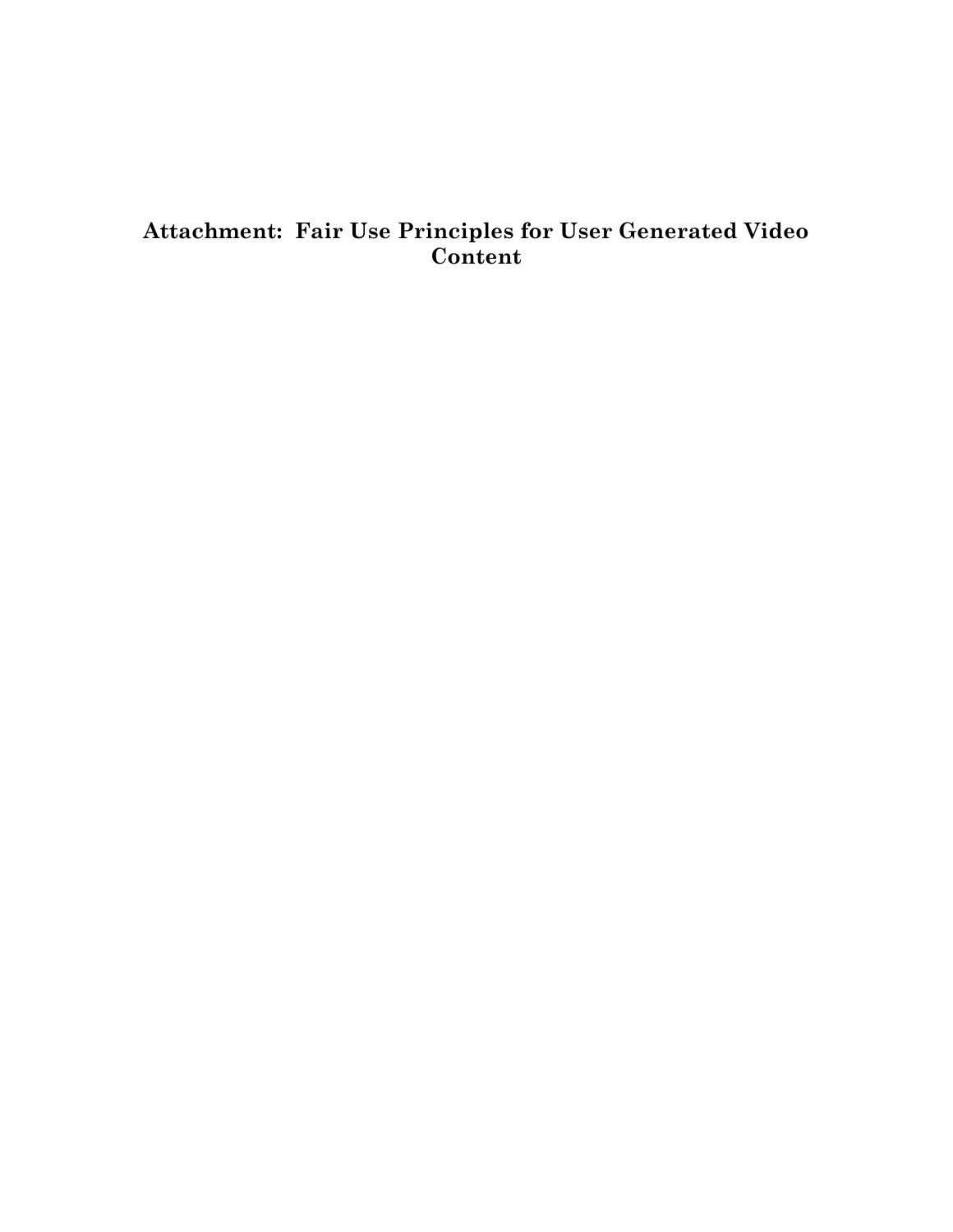### **Fair Use Principles for User Generated Video Content**

Online video hosting services like YouTube are ushering in a new era of free expression online. By providing a home for "user-generated content" (UGC) on the Internet, these services enable creators to reach a global audience without having to depend on traditional intermediaries like television networks and movie studios. The result has been an explosion of creativity by ordinary people, who have enthusiastically embraced the opportunities created by these new technologies to express themselves in a remarkable variety of ways.

The life blood of much of this new creativity is fair use, the copyright doctrine that permits unauthorized uses of copyrighted material for transformative purposes. Creators naturally quote from and build upon the media that makes up our culture, yielding new works that comment on, parody, satirize, criticize, and pay tribute to the expressive works that have come before. These forms of free expression are among those protected by the fair use doctrine.

New video hosting services can also be abused, however. Copyright owners are legitimately concerned that a substantial number works posted to some UGC video sites are simply unauthorized, verbatim copies of their works. Some of these right holders have sued service providers, and many utilize the "notice-and-takedown" provisions of the Digital Millennium Copyright Act (DMCA) to remove videos that they believe are infringing. At the same time, a broad consensus has emerged among major copyright owners that fair use must be accommodated even as steps are taken to address copyright infringement.<sup>1</sup>

Content owners and service providers have indicated their mutual intention to protect and preserve fair use in the UGC context, even as they move forward with efforts to address copyright concerns. The following principles are meant to provide concrete steps that they can and should take to minimize the unnecessary, collateral damage to fair use as they move forward with those efforts.

**1. A Wide Berth for Transformative, Creative Uses:** Copyright owners are within their rights to pursue nontransformative verbatim copying of their copyrighted materials online. However, where copyrighted materials are employed for purposes of comment, criticism, reporting, parody, satire, or scholarship, or as the raw material for other kinds of creative and transformative works, the resulting work will likely fall within the bounds of fair use. But a commitment to accommodating "fair use" alone is not enough. Because the precise contours of the fair use doctrine can be difficult for non-lawyers to discern, creators, service providers, and copyright owners alike will benefit from a more easily understood and objectively ascertainable standard. Accordingly, content owners should, as a general matter, avoid issuing DMCA or other informal takedown notices for uses of

 $<sup>1</sup>$  See User Generated Content Principles, Principle #6.</sup>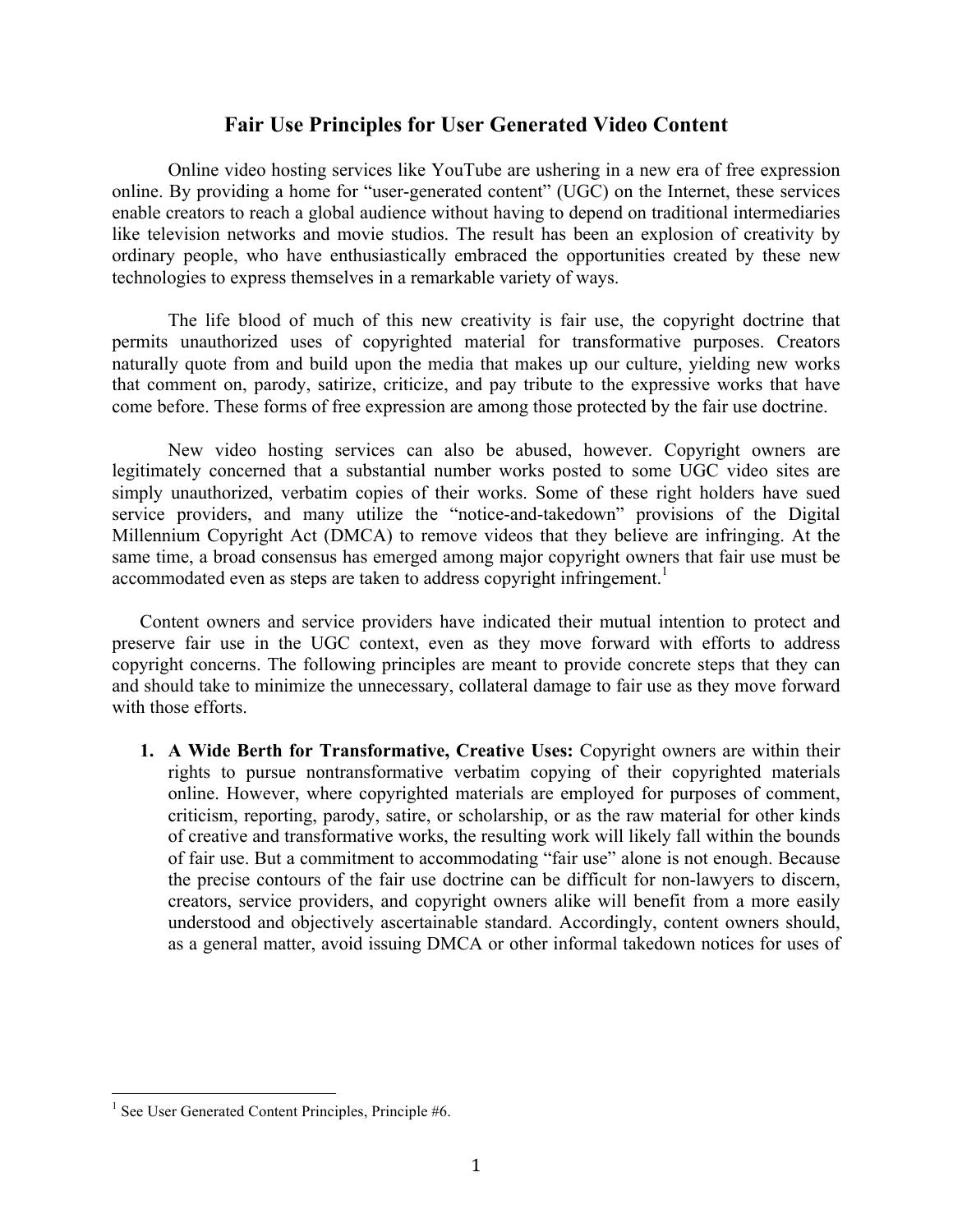their content that constitute fair uses or that are noncommercial, creative, and transformative in nature.<sup>2</sup>

- **2. Filters Must Incorporate Protections for Fair Use:** Many service providers are experimenting with automated content identification technologies ("filters") to monitor their systems for potential copyright infringements. If a service provider chooses to implement such filters, the following precautions should be taken to ensure that fair uses are not mistakenly caught in them:
	- **o Three Strikes Before Blocking:** The use of "filtering" technology should not be used to automatically remove, prevent the uploading of, or block access to content unless the filtering mechanism is able to verify that the content has previously been removed pursuant to an undisputed DMCA takedown notice or that there are "three strikes" against it:
		- 1. the video track matches the video track of a copyrighted work submitted by a content owner;
		- 2. the audio track matches the audio track of that same copyrighted work; and
		- 3. nearly the entirety (e.g, 90% or more) of the challenged content is comprised of a single copyrighted work (i.e., a "ratio test").

If filtering technologies are not reliably able to establish these "three strikes", further human review by the content owner should be required before content is taken down or blocked.

**o Humans Trump Machines:** Human creators should be afforded the opportunity to dispute the conclusions of automated filters. If a user's video is "matched" by an automatic filter, the user should be promptly notified by the service provider of the consequences of the "match" and given the opportunity to dispute the conclusions of the filtering process. Notice should be provided to the user whether or not the "match" results in the blocking of content (e.g., a parodist may not want the target of the parody receiving a share of revenues generated by it). If the user disputes a "match" pursuant to the above dispute mechanism provided by the service provider, the provider should promptly notify the relevant content owner. The service provider may choose to impose a brief "quarantine" period on the content (no more than three business days), in order to afford content owner an opportunity to issue a DMCA takedown notice after human review of the disputed content.

 

<sup>2</sup> Viacom's website, for example, states that "regardless of the law of fair use, we have not generally challenged users of Viacom copyrighted material where the use or copy is occasional and is a creative, newsworthy or transformative use of a limited excerpt for noncommercial purposes."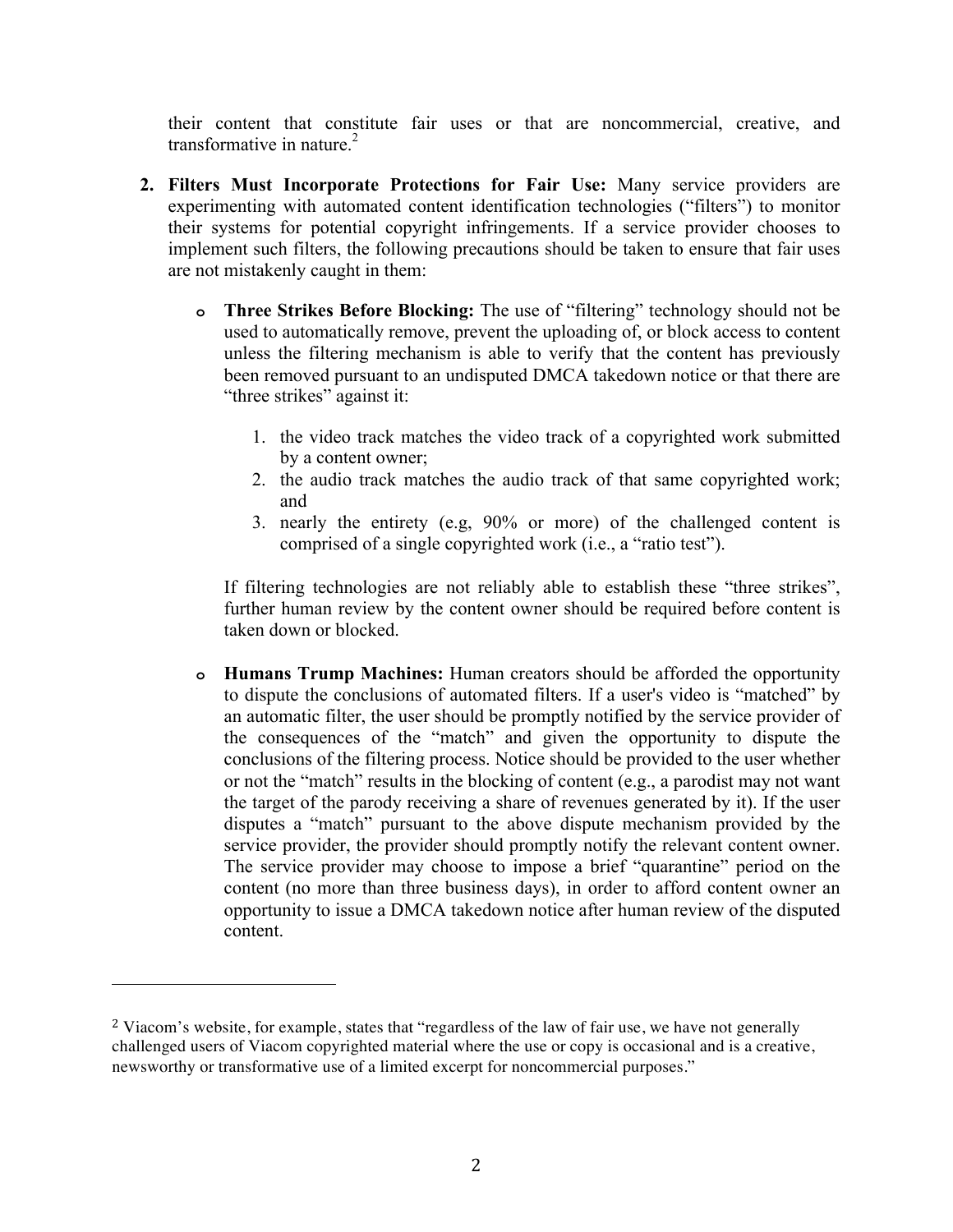- **o Minimization:** In applying automated filtering procedures, service providers should take steps to minimize the impact on other expressive activities related to the blocked content. For example, automated blocks should not result in the removal of other videos posted by the same user (e.g., as a result of account cancellation) or the removal of user comments posted about the video.
- **3. DMCA Notices Required for Removals:** The DMCA's "notice-and-takedown" procedures provide two important protections for creators whose noninfringing materials are improperly targeted for removal: (1) the right to sue where the removal is the result of a knowing material misrepresentation<sup>3</sup> and  $(2)$  a "counternotice-and-putback" procedure that overrides a takedown notice unless a content owner is willing to file an infringement action in court.<sup>4</sup> In order to preserve these protections, service providers should require compliant DMCA takedown notices from content owners before removing content in any manner that does not afford users the ability to contest and override the removal (such as the dispute and notice procedure described in Principle #2b above).
- **4. Notice to Users upon DMCA Takedown:** Upon issuance of any DMCA takedown notice by a content owner, the service provider should provide prompt notice to the user who posted the allegedly infringing material. Such notices should include (1) an entire copy of the takedown notice, (2) information concerning the user's right to issue a DMCA counter-notice and the provider's procedures for receiving such notices, and (3) information about how to contact the content owner directly in order to request a reconsideration of the takedown notice (see Principle #5 below). Where feasible, this information should be made available to the posting user on the page where the content formerly appeared, as well as in private communications (such as email).
- **5. Informal "Dolphin Hotline":** Every system makes mistakes, and when fair use "dolphins" are caught in a net intended for infringing "tuna," an escape mechanism must be available to them. Accordingly, content owners should create a mechanism by which the user who posted the allegedly infringing content can easily and informally request reconsideration of the content owner's decision to issue a DMCA takedown notice and explain why the user believes the takedown was improper. This "dolphin hotline" should include a website that provides information about how to request reconsideration, and a dedicated email address to which requests for reconsideration can be sent.<sup>5</sup> Service providers should ensure that users are informed of these mechanisms for reconsideration, both on the site where the removed material previously appeared, as well as in the notice described in Principle #4 above. Upon receiving an informal request for reconsideration of a particular takedown notice, the content owner should evaluate the request promptly, generally within three (3) business days, and retract the notice where it was issued in error.

 <sup>3</sup> 17 U.S.C. § 512(f).

 $4$  17 U.S.C. § 512(g).

<sup>&</sup>lt;sup>5</sup> Viacom, for example, has established a dedicated email address for this purpose: counternotices@viacom.com.